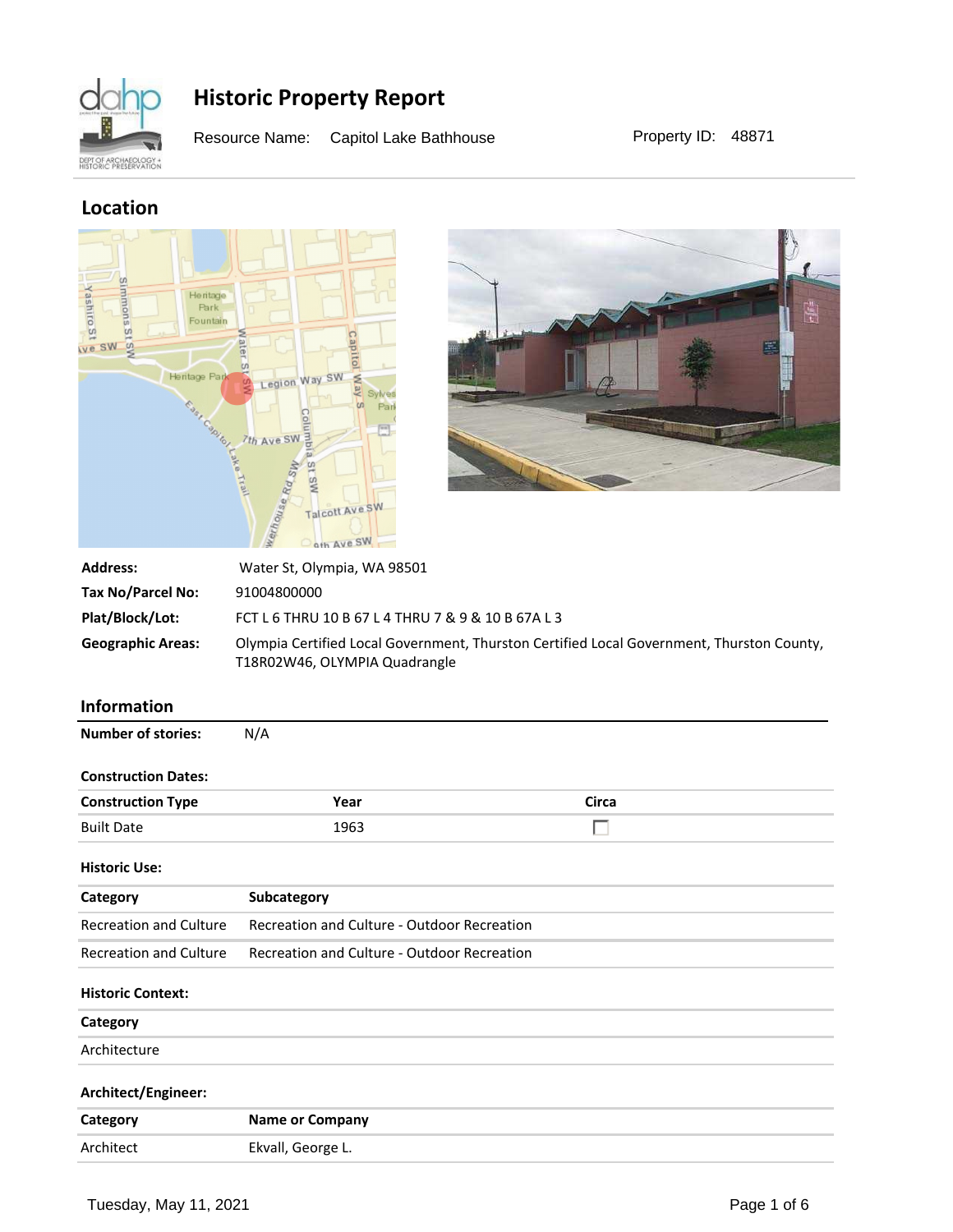

Resource Name: Capitol Lake Bathhouse Property ID: 48871

#### **Thematics:**

| <b>Local Registers and Districts</b>                                                                     |                           |                           |                                                      |  |  |  |
|----------------------------------------------------------------------------------------------------------|---------------------------|---------------------------|------------------------------------------------------|--|--|--|
| <b>Name</b>                                                                                              | Date Listed               | <b>Notes</b>              |                                                      |  |  |  |
| <b>Project History</b>                                                                                   |                           |                           |                                                      |  |  |  |
| <b>Project Number, Organization,</b><br><b>Project Name</b>                                              | <b>Resource Inventory</b> | <b>SHPO Determination</b> | <b>SHPO Determined By,</b><br><b>Determined Date</b> |  |  |  |
| 012813-08-FCC, FCC, Sprint<br>Wireless - Olympia SE03XC301<br><b>Capitol Center Building</b>             | 1/22/2006                 | Determined Eligible       | , 1/28/2013                                          |  |  |  |
| 2006-05-00033, , OLYMPIA-<br><b>MODERN</b>                                                               |                           |                           |                                                      |  |  |  |
| 2016-01-00452, DES, Capitol Lake 2/20/2020<br>- Deschutes Estuary Long-Term<br><b>Management Project</b> |                           | Survey/Inventory          |                                                      |  |  |  |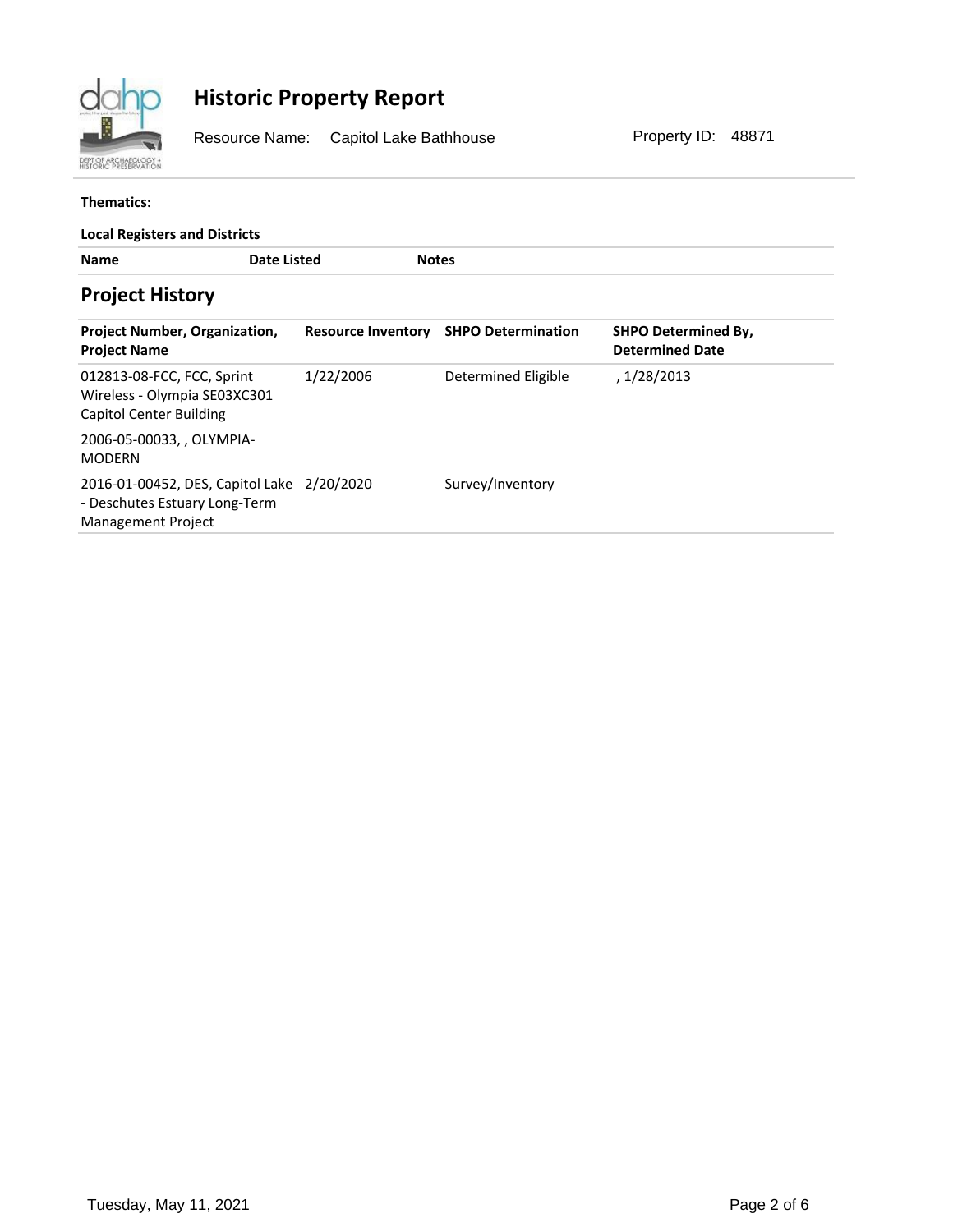

Resource Name: Capitol Lake Bathhouse Property ID: 48871

### **Photos**



East (Front) Façade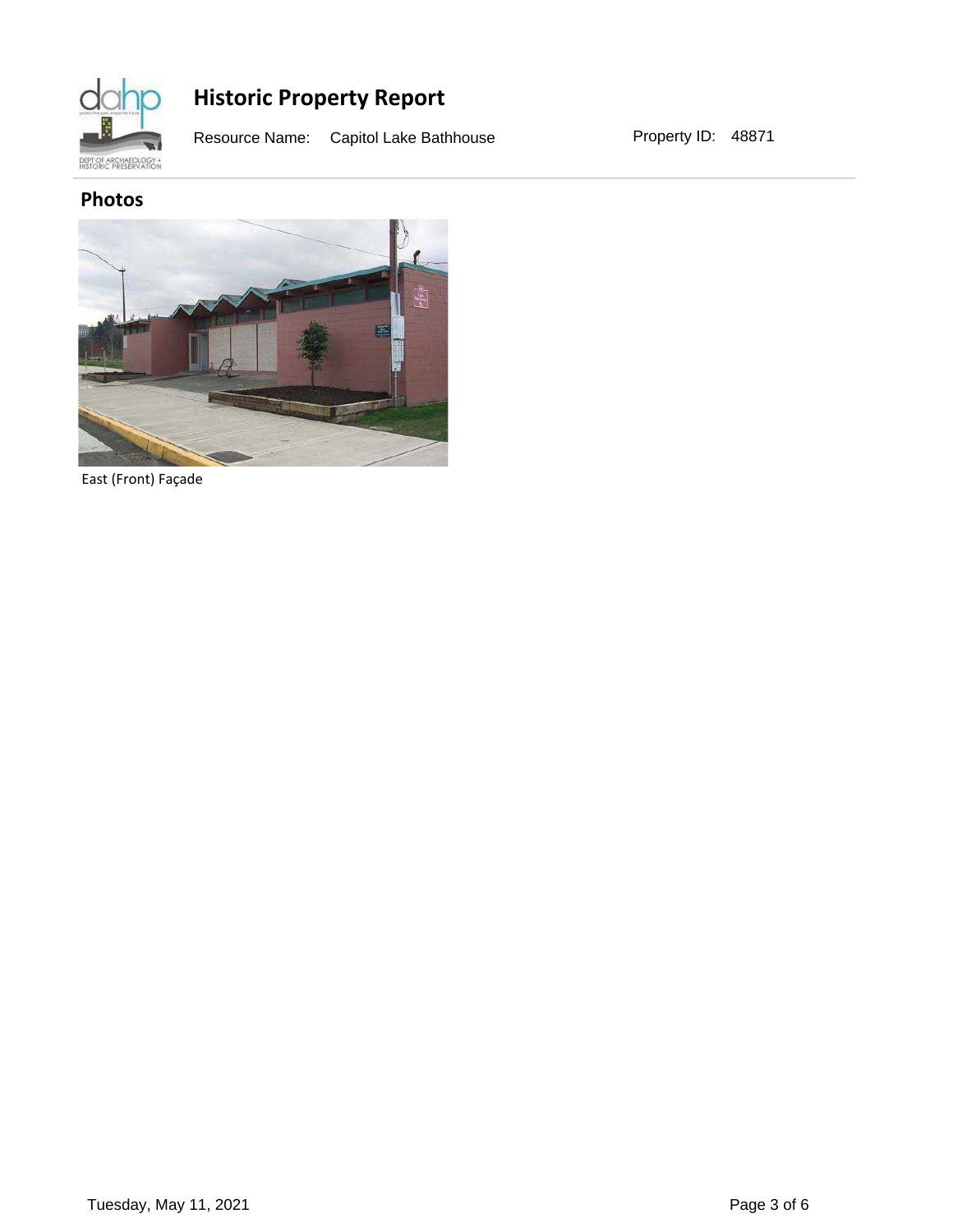

Resource Name: Capitol Lake Bathhouse Property ID: 48871

#### **Inventory Details - 1/22/2006**

| Common name:              |                                        |
|---------------------------|----------------------------------------|
| Date recorded:            | 1/22/2006                              |
| <b>Field Recorder:</b>    | SS                                     |
| <b>Field Site number:</b> |                                        |
| <b>SHPO Determination</b> | 012813-08-FCC determined on 2013-01-28 |

#### **Detail Information**

| <b>Characteristics:</b>  |                                |
|--------------------------|--------------------------------|
| Category                 | <b>Item</b>                    |
| <b>Structural System</b> | Masonry - Concrete Block       |
| Cladding                 | Concrete - Block (cmu)         |
| Plan                     | Rectangle                      |
| Form Type                | Utilitarian                    |
| <b>Foundation</b>        | Concrete - Block               |
| <b>Roof Material</b>     | Asphalt/Composition - Built Up |
| Cladding                 | Ceramic Tile                   |
| <b>Roof Type</b>         | Flat with Parapet              |
| Styles:                  |                                |
| Period                   | <b>Style Details</b>           |
| Modern Movement          | Modern                         |

#### **Surveyor Opinion**

**Property appears to meet criteria for the National Register of Historic Places:** No

#### **Property is located in a potential historic district (National and/or local):** No

**Significance narrative:** A civic group "Committee for the 60s" was formed in November, 1960 by the Olympia City Commission to study a capita1 improvement program for the city including an auditorium, utilities and "Downtown Special Action Projects." As a result of the Committee for the 60's, in September of 1962 ballot measures were presented to Olympia voters to fund a new extension of Henderson Boulevard, a new city hall and a new park and swim facility at the northeast corner of Capitol Lake, created in 1951. The projects were to be funded through general obligation bonds. This structure was built as part of that effort. Eldon Marshall, long time Olympia city Manager, advised that George Ekvall, a local architect, designed the building free of charge for the city.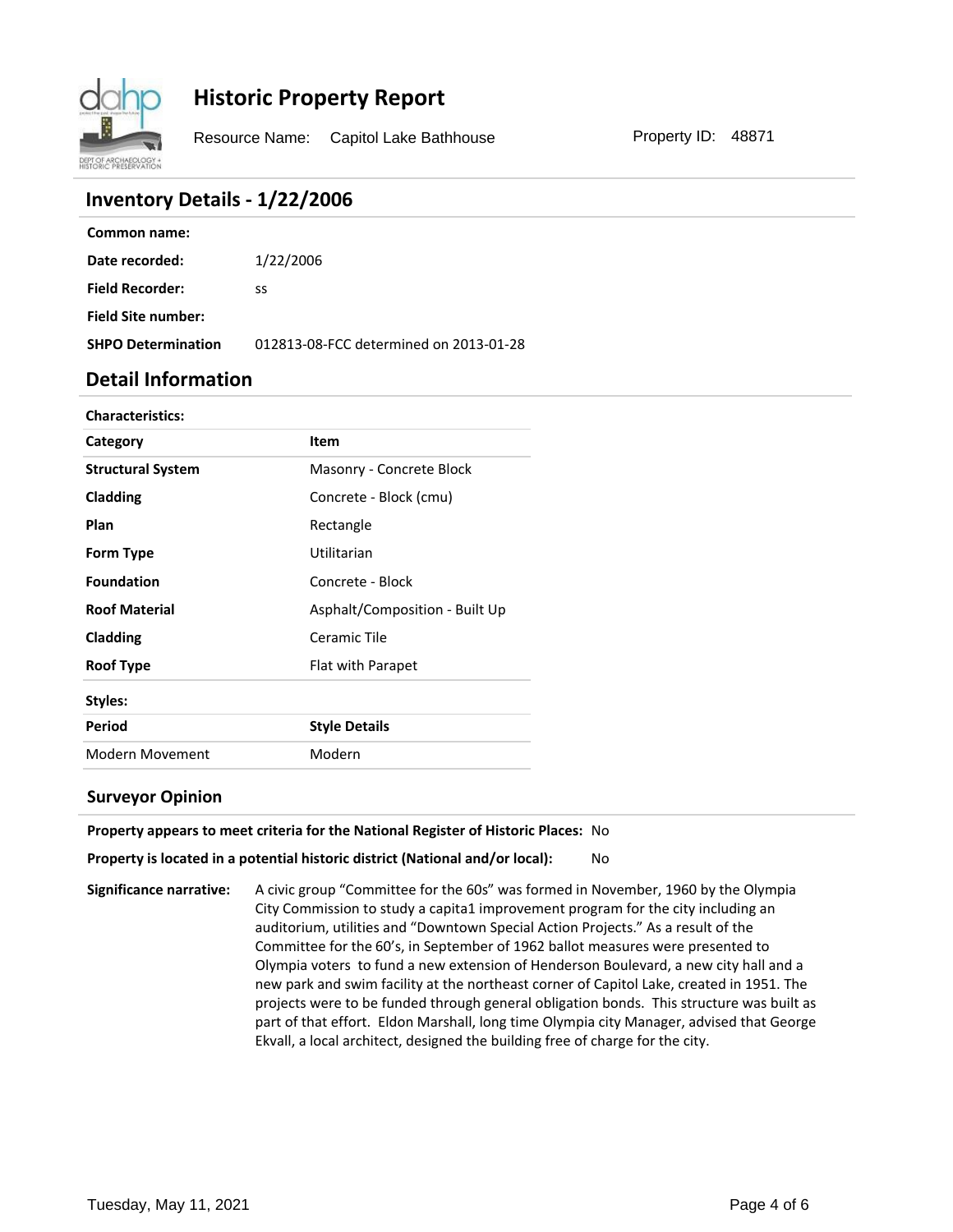

Resource Name: Capitol Lake Bathhouse Property ID: 48871

| <b>Physical description:</b> | This is a small one story building with two wings for restrooms. It is located on the east<br>side of Capitol Lake near Water Street. The center of the building has a sawtooth roof.<br>The wings have flat roofs with projecting eave elements. The entry has tile squares on<br>the center section. The building has a row of clerestory windows around the top. The<br>rear (west) side has a projecting center space. This element has horizontal multi-pane<br>windows in the center of the façade. The flat roofline has a similar projecting eave line<br>one either side as the restrooms. This rear section at one time accommodated a<br>concession stand. |
|------------------------------|-----------------------------------------------------------------------------------------------------------------------------------------------------------------------------------------------------------------------------------------------------------------------------------------------------------------------------------------------------------------------------------------------------------------------------------------------------------------------------------------------------------------------------------------------------------------------------------------------------------------------------------------------------------------------|
| <b>Bibliography:</b>         | Information from Eldon Marshall, Olympia City Manager 1958-1982.<br>Committee for the 60s promotional flyer.                                                                                                                                                                                                                                                                                                                                                                                                                                                                                                                                                          |